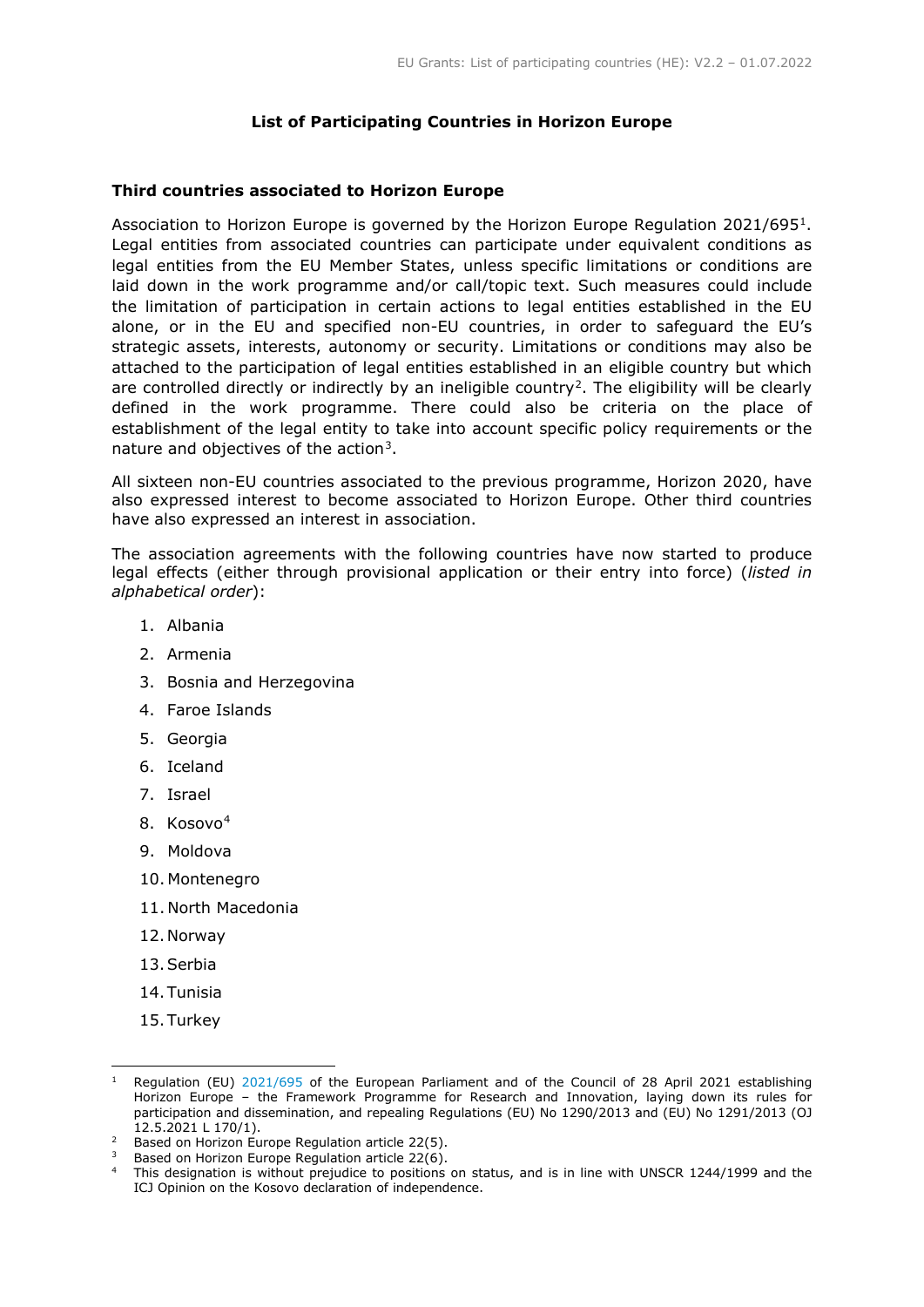### 16.Ukraine

Until association agreements start producing legal effects either through provisional application or their entry into force, the transitional arrangement set out in the General Annexes to the Horizon Europe Work Programme 2021-2022 is applicable (for the entire Programme, including ERC, EIC, EIT and the institutionalised European partnerships<sup>5</sup>) with regard to the following countries and legal entities established in these countries, with which association negotiations are being processed or where association is imminent (*listed in the alphabetical order*):

- 1. Morocco
- 2. United Kingdom<sup>[6](#page-1-1)</sup>

Legal entities established in Switzerland are currently not covered by the transitional arrangement.

Liechtenstein does not intend to associate to Horizon Europe.

This list will be updated to reflect the status of the negotiations for association.

## **Third countries associated to Euratom Research and Training Programme**

For the Euratom Research and Training Programme (Council Regulation (Euratom) 2021/765), the association agreement with Ukraine has now started to produce legal effects.

The United Kingdom is expected to become associated. The transitional arrangement described above applies to legal entities established in this country.

#### **Other third countries**

Most Horizon Europe calls are also open to participants from non-associated countries and international organisations, unless specific limitations or conditions are laid down in the work programme and/or the call/topic text, such as those highlighted for associated countries above.

Moreover, some Horizon Europe calls are particularly relevant for international cooperation, encouraging or even requiring the participation of legal entities from nonassociated non-EU countries in the funded actions.

Participants from non-associated non-EU countries can take part in Horizon Europe actions — but not always with funding.

Participants from the following low- to middle-income countries are **automatically eligible** for funding:

- − Afghanistan, Algeria, Angola, Argentina, Azerbaijan
- − Bangladesh, Belarus, Belize, Benin, Bhutan, Bolivia, Botswana, Burkina Faso, Burundi
- − Cabo Verde, Cambodia, Cameroon, Central African Republic, Chad, Colombia, Comoros, Congo (Democratic Republic), Congo (Republic), Costa Rica, Côte d'Ivoire, Cuba
- − Djibouti, Dominica, Dominican Republic

<span id="page-1-1"></span><span id="page-1-0"></span>Subject to the adoption of the basic acts.

The UK will participate in all parts of the Horizon Europe programme with the only exception of the EIC Fund (which is part of the EIC Accelerator of Horizon Europe that provides investment through equity or other repayable form).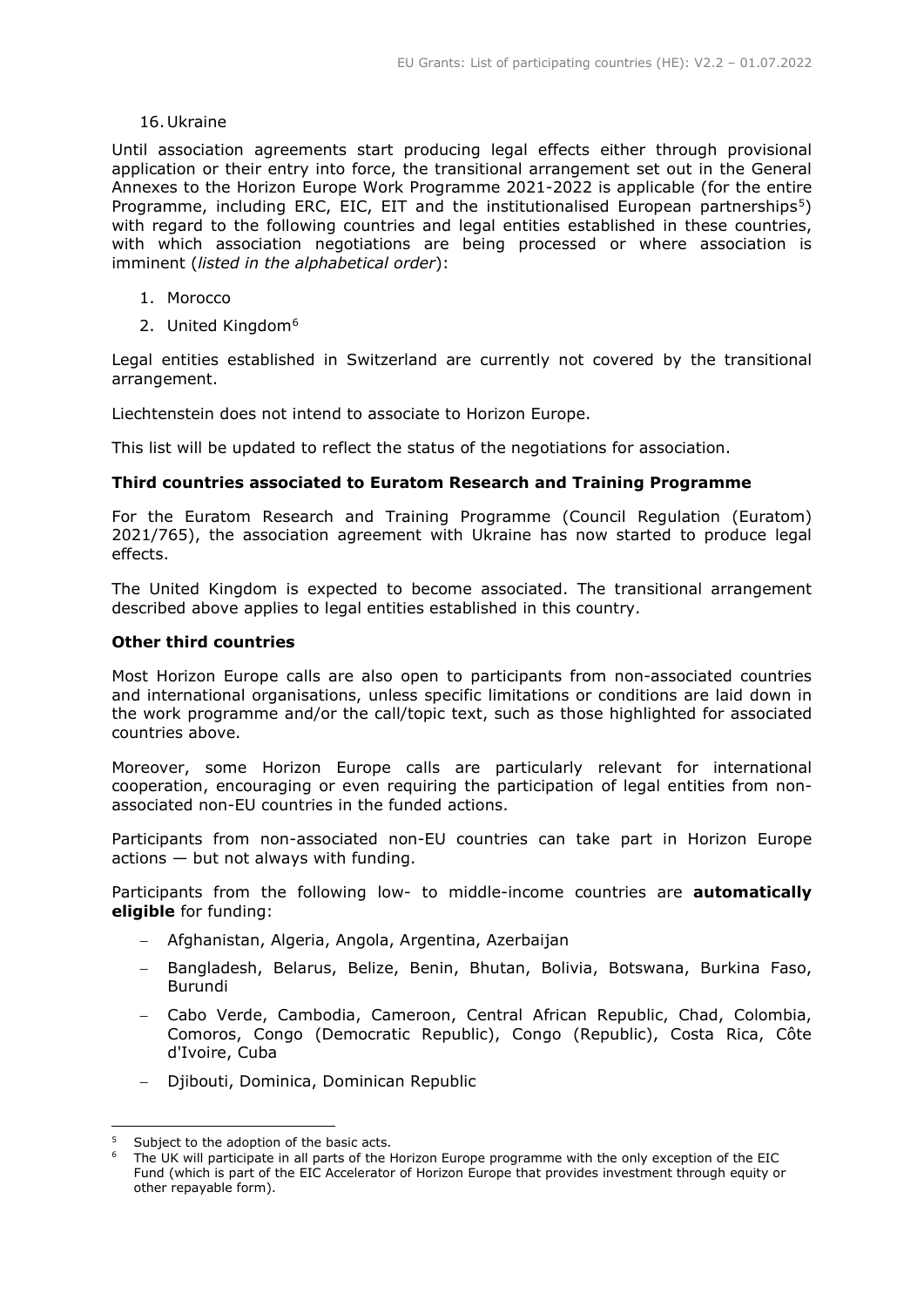- − Ecuador, Egypt (Arab Republic), El Salvador, Equatorial Guinea, Eritrea, Eswatini, Ethiopia
- − Fiji
- − Gabon, Gambia, Ghana, Grenada, Guatemala, Guinea, Guinea-Bissau, Guyana
- − Haiti, Honduras
- − Indonesia, Iran (Islamic Republic), Iraq
- − Jamaica, Jordan
- − Kazakhstan, Kenya, Kiribati, Korea (Democratic People's Republic), Kyrgyz Republic
- − Lao (People's Democratic Republic), Lebanon, Lesotho, Liberia, Libya
- − Madagascar, Malawi, Malaysia, Maldives, Mali, Marshall Islands, Mauritania, Mauritius, Micronesia (Federated States), Mongolia, Morocco, Mozambique, Myanmar
- − Namibia, Nepal, Nicaragua, Niger, Nigeria
- − Pakistan, Palestine[7,](#page-2-0) Panama, Papua New Guinea, Paraguay, Peru, Philippines
- − Rwanda
- − Samoa, São Tomé and Principe, Senegal, Sierra Leone, Solomon Islands, Somalia, South Africa, South Sudan, Sri Lanka, St. Lucia, St. Vincent and the Grenadines, Sudan, Suriname, Syrian Arab Republic
- − Tajikistan, Tanzania, Thailand, Timor-Leste, Togo, Tonga, Tunisia, Turkmenistan, Tuvalu
- − Uganda, Ukraine, Uzbekistan
- − Vanuatu, Venezuela (Bolivarian Republic), Vietnam
- − Yemen Republic
- − Zambia, Zimbabwe.

Participants from other countries (i.e. countries that are neither EU Member States nor countries associated to Horizon Europe, nor countries listed above) are not automatically eligible for funding and therefore usually have to participate at their own cost. They can however receive **exceptional funding**, if:

- − their country is explicitly identified in the work programme and call for proposals as being eligible for funding
- the granting authority considers that their participation as a beneficiary is essential for implementing the project, for example in view of their:
	- − outstanding competence/expertise
	- − access to particular research infrastructures
	- − access to particular geographical environments
	- − access to particular data).

In addition, a number of non-EU/non-associated countries that are not automatically eligible for funding have made specific provisions for national co-financing mechanisms for their participants in Horizon Europe projects. For more information, *see [Horizon](https://ec.europa.eu/info/funding-tenders/opportunities/docs/2021-2027/horizon/guidance/complementary-funding-mechanisms-in-third-countries_he_en.pdf)  [Europe Complementary funding mechanisms in third countries](https://ec.europa.eu/info/funding-tenders/opportunities/docs/2021-2027/horizon/guidance/complementary-funding-mechanisms-in-third-countries_he_en.pdf)*.

<span id="page-2-0"></span><sup>7</sup> This designation is not to be construed as recognition of a State of Palestine and is without prejudice to the individual positions of the Member States on this issue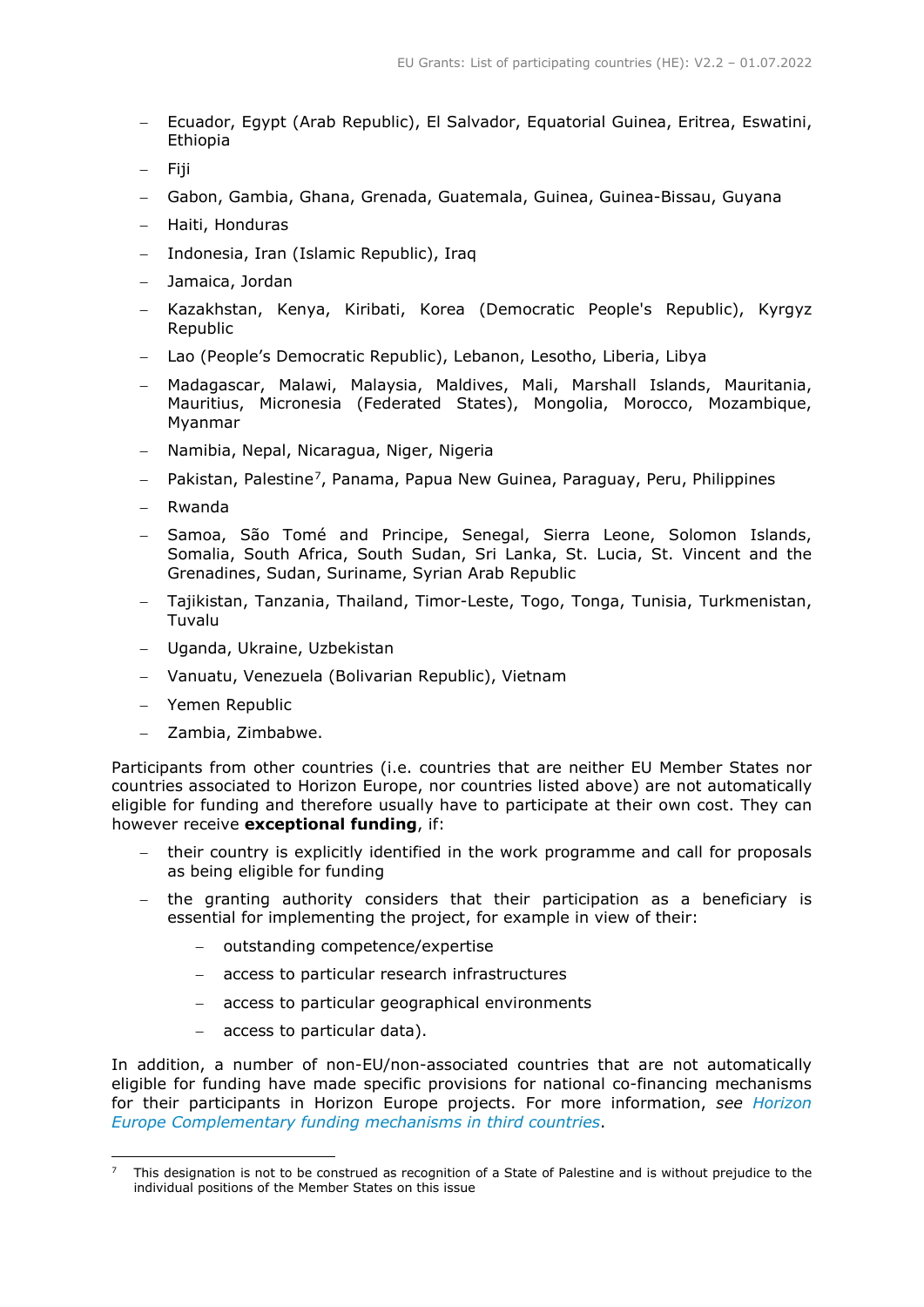Please note that entities subject to [EU restrictive measures](http://www.sanctionsmap.eu/) under Article 29 of the Treaty on the European Union (TEU) and Article 215 of the Treaty on the Functioning of the EU (TFEU)<sup>[8](#page-3-0)</sup> and entities covered by Commission Guidelines No [2013/C 205/05](http://eur-lex.europa.eu/LexUriServ/LexUriServ.do?uri=OJ:C:2013:205:FULL:EN:PDF)<sup>[9](#page-3-1)</sup> are NOT eligible to participate in any capacity (including as beneficiaries, affiliated entities, associated partners, third parties giving in-kind contributions, subcontractors or recipients of financial support to third parties, if any).

| <b>HISTORY OF CHANGES</b> |                                   |                                                                                                                                                                                                                                                                                                                                                                                            |
|---------------------------|-----------------------------------|--------------------------------------------------------------------------------------------------------------------------------------------------------------------------------------------------------------------------------------------------------------------------------------------------------------------------------------------------------------------------------------------|
| <b>VERSION</b>            | <b>PUBLICATION</b><br><b>DATE</b> | <b>CHANGE</b>                                                                                                                                                                                                                                                                                                                                                                              |
| 1.0                       | 17.06.2021                        | Initial version (new MFF).                                                                                                                                                                                                                                                                                                                                                                 |
| 1.1                       | 19.07.2021                        | Updated section 'Other third countries':<br>Added of Mauritius and Panama to list of low to middle income<br>countries.                                                                                                                                                                                                                                                                    |
| 1.2                       | 04.10.2021                        | Updated section 'Third countries associated to Horizon Europe':<br>Moved Iceland and Norway to list of countries with which<br>association agreements have started to produce legal effects.                                                                                                                                                                                               |
| 1.3                       | 22.11.2021                        | Updated section 'Third countries associated to Horizon Europe':<br>Moved Moldova and Turkey to list of countries with which<br>association agreements have started to produce legal effects.<br>Specified that list of countries with which association agreements<br>have started to produce legal effects is in alphabetical order.                                                      |
| 1.4                       | 17.12.2021                        | Updated section 'Third countries associated to Horizon Europe':<br>Moved Georgia, Israel, Montenegro, North Macedonia and Serbia to<br>list of countries with which association agreements have started to<br>produce legal effects.                                                                                                                                                       |
| 1.5                       | 01.02.2022                        | Updated section 'Third countries associated to Horizon Europe':<br>Moved Bosnia and Herzegovina to list of countries with which<br>association agreements have started to produce legal effects.<br>Updated section 'Other third countries':<br>Added Morocco, Tunisia and Ukraine to list of low to middle income<br>countries.                                                           |
| 2.0                       | 15.04.2022                        | Updated section 'Third countries associated to Horizon Europe':<br>Moved Armenia and Kosovo to list of countries with which<br>association agreements have started to produce legal effects.<br>Added reference to Guidance document Complementary funding<br>mechanisms in third countries.<br>Created section 'Third countries associated to Euratom Research<br>and Training Programme' |
| 2.1                       | 01.06.2022                        | Updated section 'Third countries associated to Horizon Europe':<br>Moved Faroe Islands to list of countries with which association<br>agreements have started to produce legal effects.                                                                                                                                                                                                    |

<span id="page-3-0"></span><sup>&</sup>lt;sup>8</sup> Please note that the EU Official Journal contains the official list and, in case of conflict, its content prevails over that of the EU Sanctions Map.

<span id="page-3-1"></span>over that of the EU Sanctions [Map.](http://www.sanctionsmap.eu/) 9 Commission guidelines No [2013/C 205/05](http://eur-lex.europa.eu/LexUriServ/LexUriServ.do?uri=OJ:C:2013:205:FULL:EN:PDF) on the eligibility of Israeli entities and their activities in the territories occupied by Israel since June 1967 for grants, prizes and financial instruments funded by the EU from 2014 onwards (OJEU C 205 of 19.07.2013, pp. 9-11).